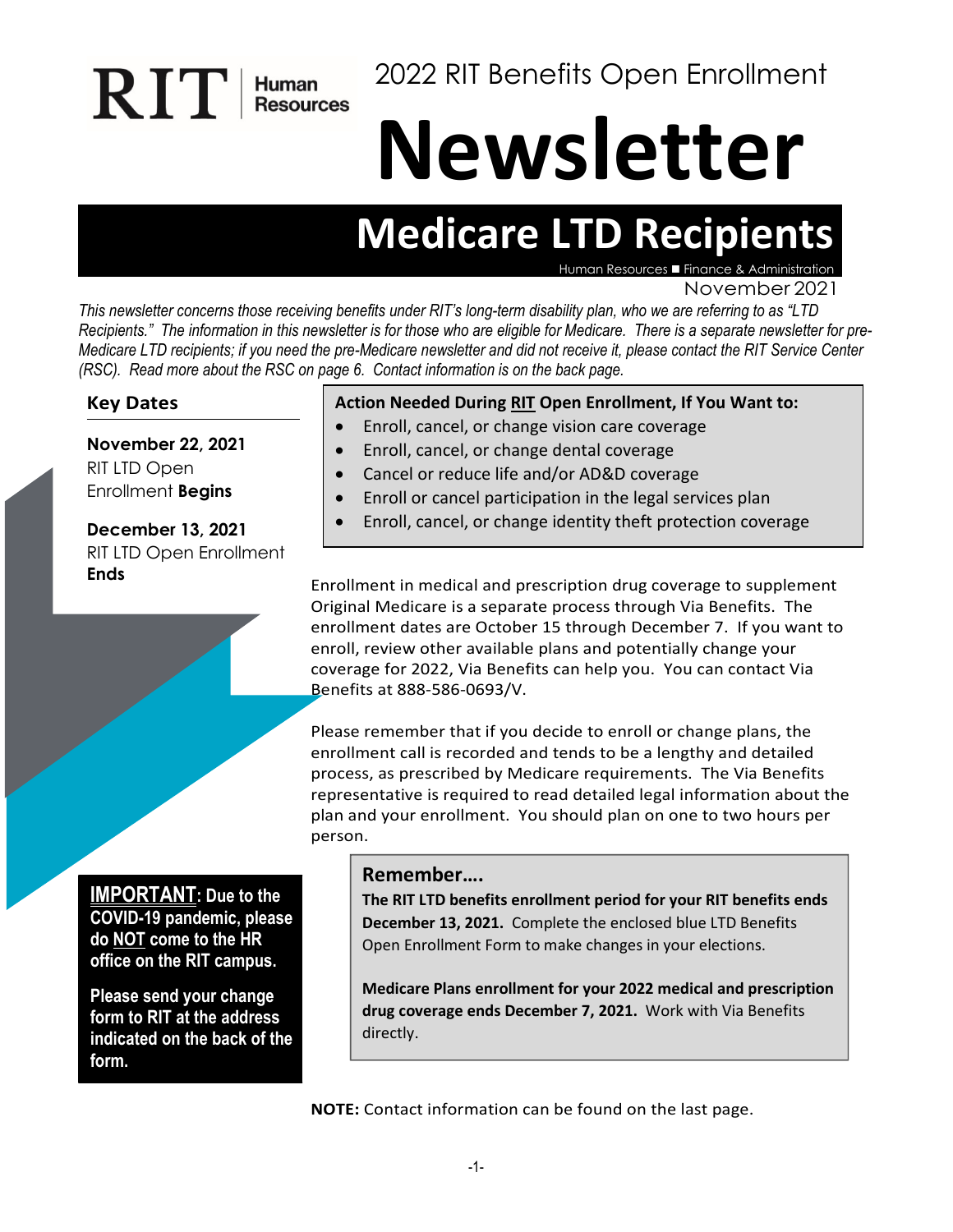# **2022 RIT Open Enrollment Information**

#### **How to Enroll or Make Changes**

**Your current election for dental, vision, life insurance, accidental death & dismemberment insurance, legal services, and identity theft protection coverage will automatically continue into 2022.** The enclosed blue *LTD Benefits Open Enrollment Form* shows your current benefits with the 2022 contribution amounts.

You can make changes to your benefits, enroll in newbenefits, or cancel benefits by completing the enclosed blue *LTD Benefits Enrollment Form*.

#### **Change in Family/Employment Status**

If you have a qualified family or employment status change during the year (e.g., spouse gains or loses employment), you are eligible to make a mid-year change, as long as you notify RIT's Human Resources within 31 days of the event. Otherwise, you must wait until the next annual Open Enrollment. The event must be consistent with the change you want to make.

#### **You can make changes to the following benefits, which will be effective January 1, 2022:**

- Dental Coverage
- Vision Care
- Legal Services Plan
- Identity Theft Protection
- Supplemental, Spouse, Child Life Insurance *(reduce or cancel only)*
- Supplemental, Spouse, Child AD&D Insurance *(reduce or cancel only)*

#### **Important Reminder: Review and Update Beneficiary Designations**

Are your beneficiary designations up to date? Do you know who you named as your beneficiary for your life insurance or retirement savings?

Events such as death, marriage, and divorce can drastically change your life. It's important that you regularly review your beneficiary designations to ensure they are up to date. The decision to change beneficiaries depends on many factors as well as your own personal and financial situation. It is important to make updates and changes in a timely manner to ensure your benefits are distributed the way you wish them to be.

You will find information on how to update your beneficiaries for your RIT benefits in the life insurance and retirement plan sections of the RIT benefit website. If you have retirement savings at both Fidelity and TIAA, you should review and update beneficiaries at both organizations; they are separate designations.

Please remember, the unexpected can happen at any time. Don't put your loved ones in a bad situation because you didn't take the time to designate your beneficiaries.

#### **Good News for RIT Dental Coverage**

RIT has removed the 2-year lock in for the dental coverage! This means you can enroll, cancel, change dental plans, or change coverage levels during this year's open enrollment period. Coverage will continue provided you continue to be eligible.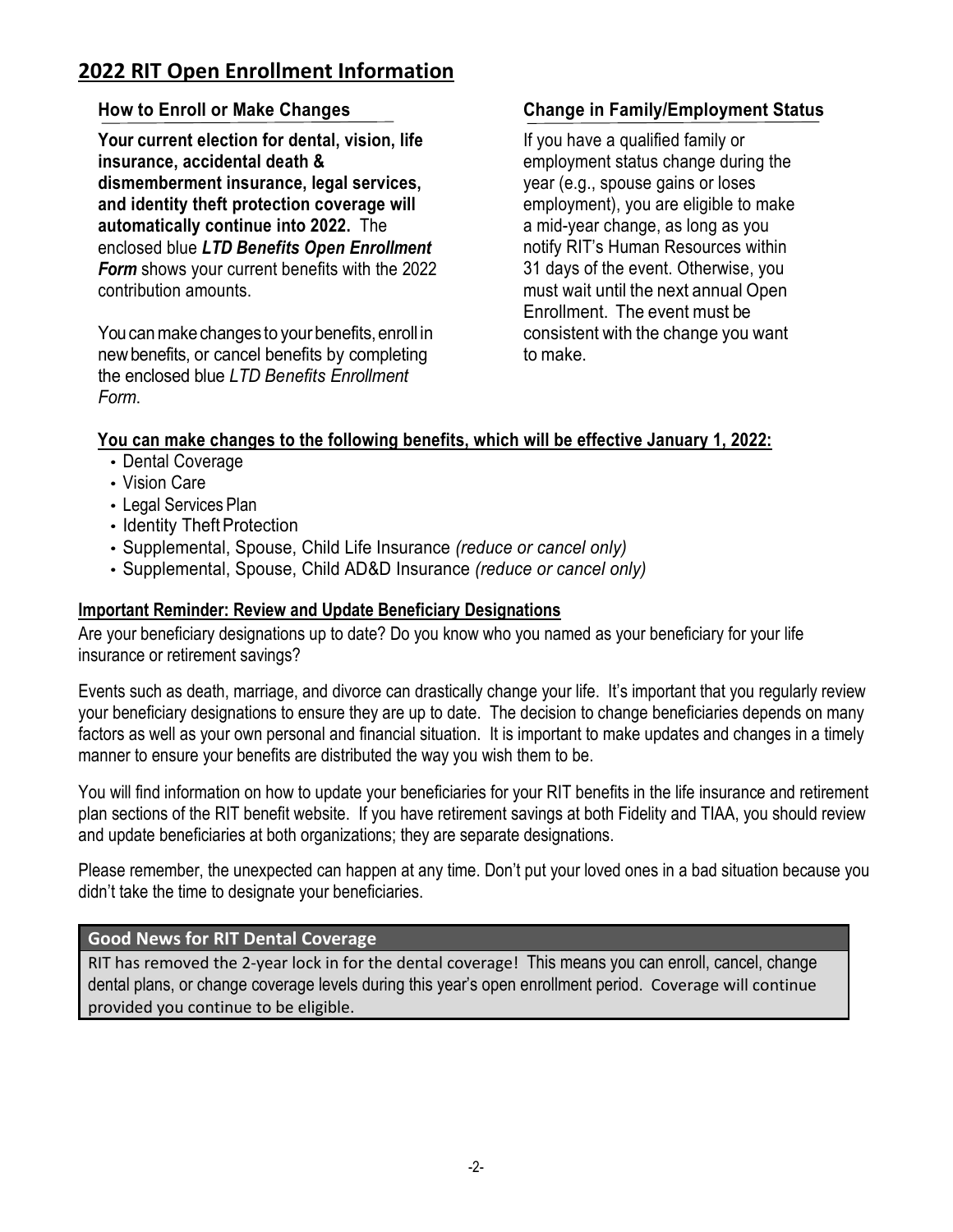# **Updates and Reminders for Via Benefits, RIT's Medicare Exchange**

#### **Good News! RIT increases the Health Reimbursement Account (HRA) Credit for 2022**

RIT is pleased to provide an increased HRA amount for 2022; your amount can be found on the enclosed blue form. The amounts are also listed in a knowledge article in the RSC portal at [help.rit.edu](https://help.rit.edu/sp) - search for "2022 HRA" as well as in your record at Via Benefits.

#### **Automatic Reimbursement**

You can work with Via Benefits to enroll in an automatic reimbursement program so you can be reimbursed automatically each month for your health care and Medicare Part B premiums. If you are currently enrolled, you may need to take action to update your request for 2022.

- If you are utilizing the *Automatic Reimbursement* (A/R) feature, the new premium amount will be automatically updated and reimbursed. This feature is not available for all insurer carriers; it is only available if your insurance carrier notifies Via Benefits when you have paid your premium.
- If you submitted a request for *recurring premium reimbursement,* your reimbursement amount will not automatically change. You need to submit to Via Benefits a new recurring premium request annually, indicating the updated premium amount.

# **Health Reimbursement Arrangement (HRA) Eligible and Ineligible Expenses**

#### *Expenses that ARE eligible for reimbursement*

- Medical, prescription drug, dental, and vision premiums *(pre-tax deductions from a paycheck are not eligible for reimbursement)*
- Medicare Part B premiums
- Higher premiums you may pay above the standard premiums for Medicare Part B or Medicare Part D due to your higher income; this is called an Income-Related Monthly Adjustment Amount (IRMAA) by Medicare
- Qualifying out-of-pocket medical, dental, and vision expenses such as deductibles, copays and your share of coinsurance, excluding prescription drugs.

#### *Expenses that are NOT eligible for reimbursement*

- Prescription drug out of pocket costs (e.g., deductible, copays)
- Long-term care premiums and out-of-pocket expenses.

## **REMINDER: Special Catastrophic Prescription Drug HRA is Available**

In the unlikely event you reach the catastrophic coverage level of Medicare Part D for an applicable year (the Federal Centers for Medicare and Medicaid Services (CMS) determines the amount annually; it will be \$7,050 in 2022), RIT provides special Catastrophic Prescription Drug Coverage reimbursement under the HRA plan.

If you reach the Catastrophic Prescription Drug Coverage reimbursement level, RIT will make a one-time contribution to a separate HRA Account that can only be used by the person who reached this level for prescription drug claims incurred during that calendar year.

For 2022, this one-time amount is \$1,800 per person and it would be allocated to your separate Catastrophic Rx HRA Account if you reach the Catastrophic level. This account is **not** a joint account with your spouse/partner. You would then be able to file eligible claims for reimbursement of your qualifying prescription drug expenses. The deadline for filing claims is March 31 of the following year. **Unused amounts in this account do not roll over to a future year.** Other HRA Account rules continue to apply. You can obtain a Catastrophic Prescription Drug Coverage reimbursement by contacting Via Benefits and requesting a claim form.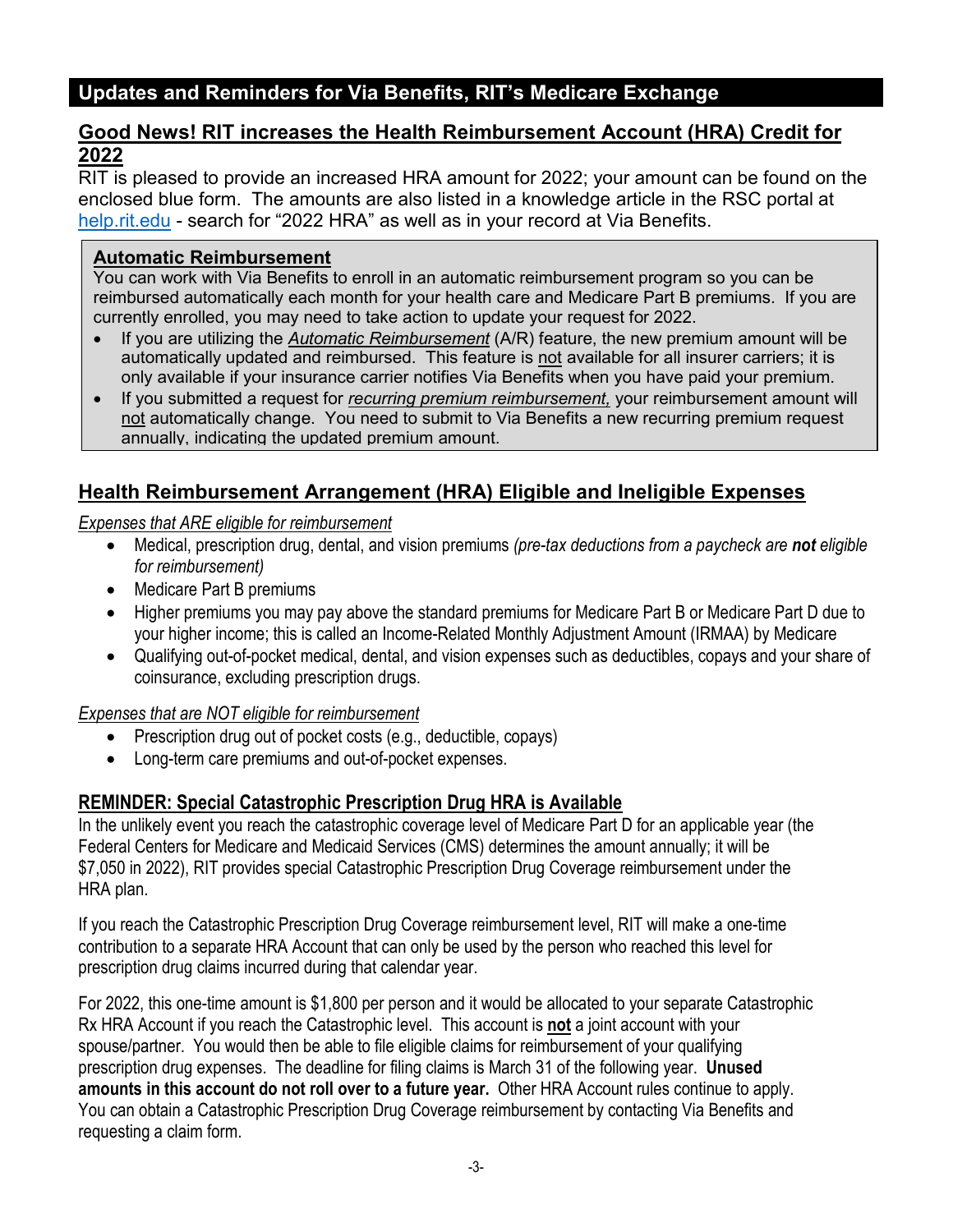# **RIT's Vision Care Plan**

RIT continues to receive great feedback about the vision coverage we offer through VSP. If you and/or your eligible family members will have prescription eyewear needs in 2022, this may be the plan for you.

**IMPORTANT:** If you enroll in coverage, VSP does not issue ID cards. Just let your provider know you have VSP coverage. The ID number for LTD recipients is your RIT University ID (UID) (printed on the enclosed blue form).

| <b>Benefit</b>                          | <b>Description</b>                                                                                                                                                                                                                                                                                                                                                                                                                                                                                                                                                                                                                                                                                                                                                                                        | Copay                               |  |
|-----------------------------------------|-----------------------------------------------------------------------------------------------------------------------------------------------------------------------------------------------------------------------------------------------------------------------------------------------------------------------------------------------------------------------------------------------------------------------------------------------------------------------------------------------------------------------------------------------------------------------------------------------------------------------------------------------------------------------------------------------------------------------------------------------------------------------------------------------------------|-------------------------------------|--|
| WellVision Exam (routine)*              | Focuses on your eyes and overall wellness                                                                                                                                                                                                                                                                                                                                                                                                                                                                                                                                                                                                                                                                                                                                                                 | \$15                                |  |
| <b>Prescription Glasses</b>             |                                                                                                                                                                                                                                                                                                                                                                                                                                                                                                                                                                                                                                                                                                                                                                                                           | \$20                                |  |
| <b>Frame</b>                            | \$150 allowance for a wide selection of frames<br>٠<br>\$170 allowance for featured frame brands<br>$\bullet$<br>20% savings on the amount over your allowance<br>$\bullet$                                                                                                                                                                                                                                                                                                                                                                                                                                                                                                                                                                                                                               | Included in<br>prescription glasses |  |
| Lenses                                  | Single vision, lined bifocal, and lined trifocal lenses<br>$\bullet$<br>Polycarbonate lenses for dependent children<br>$\bullet$                                                                                                                                                                                                                                                                                                                                                                                                                                                                                                                                                                                                                                                                          | Included in<br>prescription glasses |  |
| <b>Lens Enhancements</b>                | Progressive lenses<br>$\bullet$<br>Average savings of 35-40% on other lens<br>٠<br>enhancements (e.g., anti-glare)                                                                                                                                                                                                                                                                                                                                                                                                                                                                                                                                                                                                                                                                                        | \$0                                 |  |
| <b>Contacts (instead of glasses)</b>    | \$150 allowance for contacts and contact lens<br>$\bullet$<br>exam (fitting and evaluation)<br>15% savings on a contact lens exam (fitting and<br>$\bullet$<br>evaluation)                                                                                                                                                                                                                                                                                                                                                                                                                                                                                                                                                                                                                                | \$0                                 |  |
| <b>Diabetic Eyecare Plus</b><br>Program | Services related to diabetic eye disease, glaucoma<br>$\bullet$<br>and age-related macular degeneration (AMD).<br>Retinal screening for eligible members with<br>diabetes. Limitations and coordination with<br>medical coverage may apply. Ask your VSP doctor<br>for details.                                                                                                                                                                                                                                                                                                                                                                                                                                                                                                                           | \$20                                |  |
| <b>Extra Savings</b>                    | <b>Glasses and Sunglasses</b><br>Extra \$20 to spend on featured frame brands. Go to vsp.com/special offers<br>$\bullet$<br>for details.<br>30% savings on additional glasses and sunglasses, including lens<br>٠<br>enhancements, from the same VSP provider on the same day as your<br>WellVision Exam. Or get 20% from any VSP provider within 12 months of<br>your last WellVision Exam.<br><b>Retinal Screening</b><br>No more than a \$39 copay on routine retinal screening as an enhancement<br>٠<br>to a WellVision Exam<br><b>Laser Vision Correction</b><br>Average 15% off the regular price or 5% off the promotional price;<br>٠<br>discounts only available from contracted facilities<br>After surgery, use your frame allowance (if eligible) for sunglasses from any<br>٠<br>VSP doctor |                                     |  |

*\* If the exam is not considered routine, the exam would not be covered by VSP with a \$15 copay; it may be covered under your medical plan.*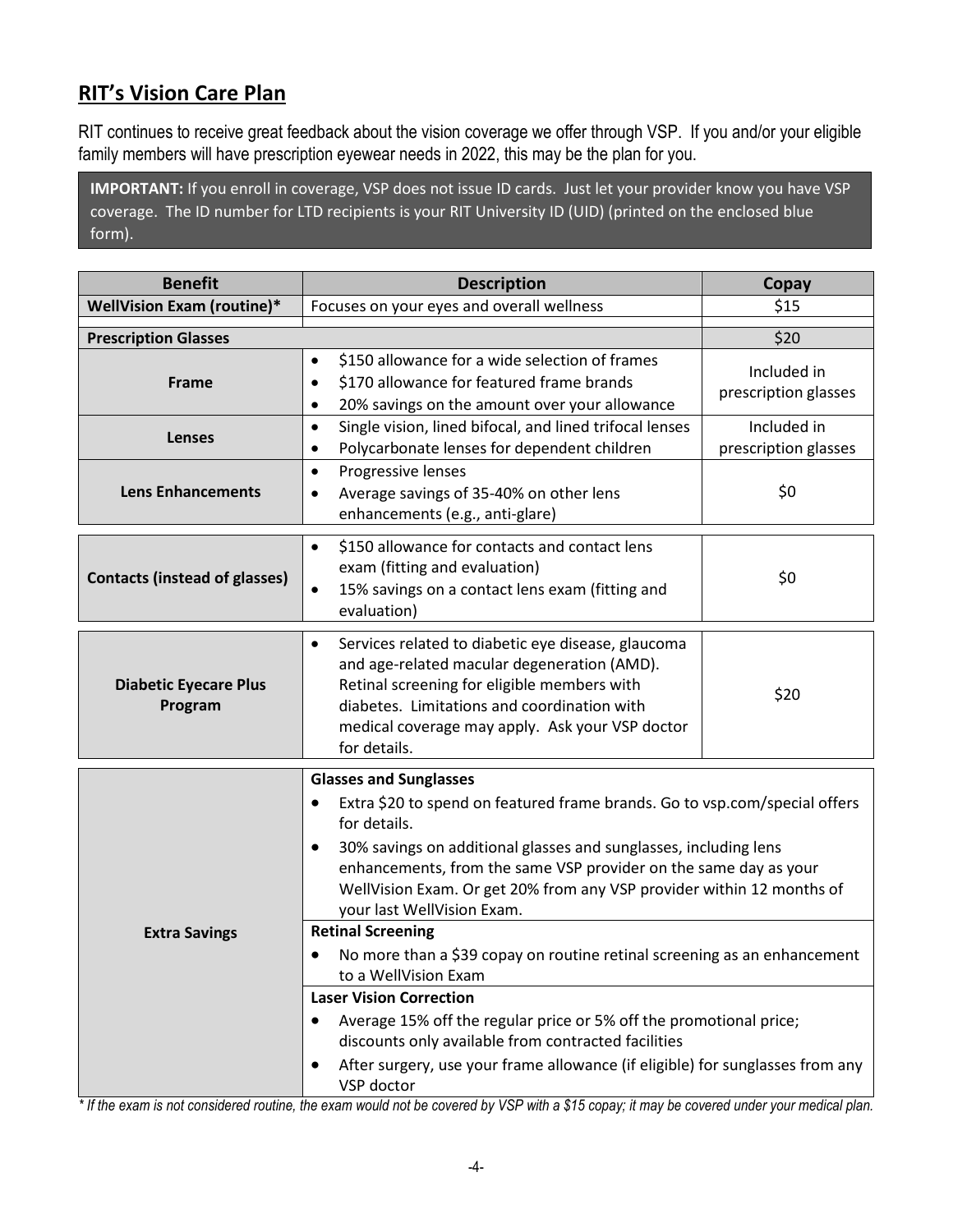# **Other Benefits**

#### **TruHearing® Hearing Aid Discount Program through RIT's Vision Care Coverage**

If you participate in RIT's vision care coverage with VSP, you and your family members can save up to 60% on hearing aids if purchased through TruHearing.

TruHearing provides members with:

- Access to a national network of more than 6,000 hearing health care providers
- Three provider visits for fitting and adjustments
- A 45-day trial
- Three-year manufacturer warranty for repairs and one-time loss and damage replacement
- 48 free batteries per hearing aid
- Discounted pricing on a wide selection of the latest brand name hearing aids
- High quality, low cost batteries delivered to your door

Here's how it works:

- Members call TruHearing. Members and their family call 877-396-7194 and mention VSP.
- Schedule an exam. TruHearing will answer questions and schedule a hearing exam with a local provider.
- Attend appointment. The provider will perform a hearing exam, make a recommendation, order the hearing aids through TruHearing, and fit them for the member.

Learn more about this VSP Exclusive Member Extra at [www.truhearing.com/vsp o](http://www.truhearing.com/vsp)r call 877-396-7194/V with questions.

## **RIT's Legal Services Plan**

It can be difficult to know how to find an attorney when you need one. With RIT's legal plan through MetLife Legal (formerly Hyatt Legal), you can have a team of attorneys ready to help you take care of life's planned and unplanned legal events. During your lifetime, you may need legal help more often than you think. Buying or selling a home and updating your will are

just a couple of scenarios where attorneys can provide expert legal advice. With RIT's legal plan, you can get access to legal help for all of these matters and more.

The plan's network attorneys provide support face to face, by phone, or by questions submitted online to their Law Firm E-Panel®. For certain legal matters, your attorney can represent you in court without you being present. The network attorneys are there for you, whenever you need advice on any personal legal matter or representation on a number of legal services covered under the plan—giving you peace of mind that you've got an expert on your side, for as long as you need them.

To elect or cancel coverage, please complete the enclosed blue *LTD Benefits Open Enrollment Form*. If you elect coverage, RIT's billing administrator, Lifetime Benefit Solutions (LBS) will bill you monthly for the coverage. For more details, go to [www.rit.edu/benefits](http://www.rit.edu/benefits) and click on the link for the Open Enrollment page.

#### **Identity Theft Protection**

During the open enrollment period, you can enroll, cancel, or change coverage for 2022. The coverage from Identity Force is very comprehensive. There are three main categories; some of the services are as follows. The monthly premium contributions are found on the enclosed blue form. You will find details about the benefit on the HR website [\(www.rit.edu/benefits\)](http://www.rit.edu/benefits).

- 1. **Prevention—**fraud monitoring online protection tools
- 2. **Detection—**identity monitoring, change of address monitoring, medical ID fraud protection, and junk mail opt-out
- 3. **Restoration—**identity restoration specialists who complete the paperwork and make calls on your behalf, \$1 million identity theft insurance to reimburse you for eligible out-of-pocket costs (e.g., attorney fees)

#### *NOTE: You will need to provide the email address for each adult you enroll.*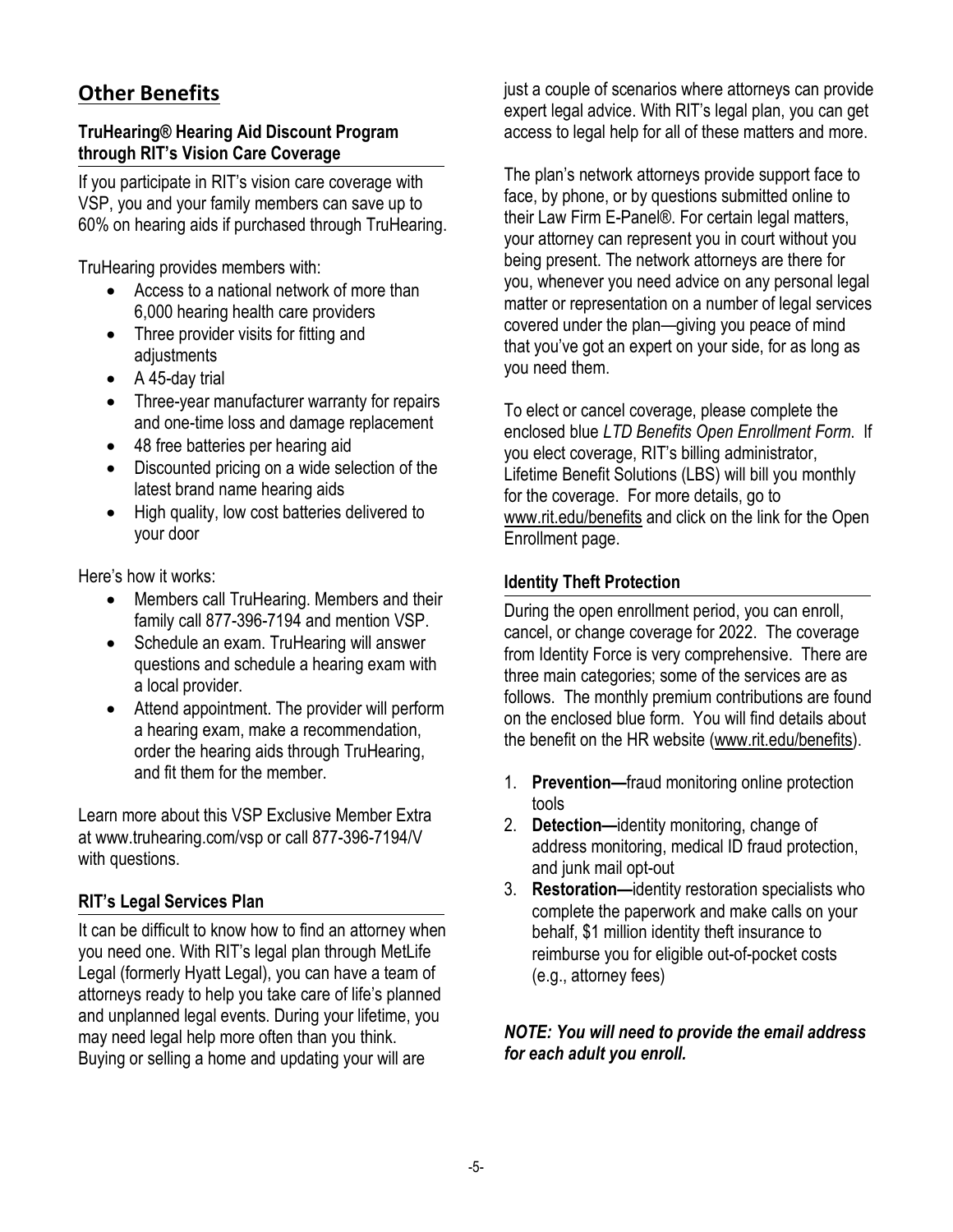# **Other Benefits - Enroll at Any Time**

**PersonalInsurance:**RIToffersemployees, retirees, and LTD recipientsan opportunity to purchase auto, homeowners, and other kinds of personal insurance at group rates. The programis administered by Mercer Voluntary Benefits and is provided by MetLife Group Property & Casualty, one of the largest underwriters of employer-sponsored insurance programs. While rates are not guaranteed, typical savings in this program are between 10-20 percent off Metropolitan's retail insurance rates.

**Pet Insurance:** Offered at a group discount through Nationwide, this medical insurance for your pets covers thousands of medical problems and conditions related to accidents or illnesses (even cancer) for dogs, cats, birds, ferrets, rabbits, reptiles, and other exotic pets. You have the freedomto visit any licensed veterinarian.

# **Reminder: RIT Service Center (RSC) Provides Benefits Support**

The RIT Service Center (RSC) now provides customer service for most RIT benefits for employees, retirees, surviving spouses, and LTD recipients, *except as noted below about Via Benefits questions*. The RSC is an effective, efficient single point of contact for questions, service requests, and support.

- You can access the RSC online portal: [help.rit.edu](https://help.rit.edu/sp)
	- o If you have maintained your RIT email, you can click on *RIT Login*
	- o If you have not maintained your RIT email, you can click on *Continue as Guest*
- You can call 585-475-5000 to speak to an RSC representative

If you log in as an RIT user, you can also have an Online Live Chat through the portal. This feature is not available for Guest access.

You can access the RSC online portal 24 hours a day. The RSC staff is available for online chats (if you have logged in) and by phone Monday through Friday 7:30 a.m. to 5:00 p.m. EST.

*Continue to contact Via Benefits for some topics*. There are topics that you should still contact Via Benefits about, not the RSC. These include the following:

- enrolling or changing your medical and/or prescription drug coverage
- questions or concerns about your medical and/or prescription drug coverage
- how to get reimbursed from your Health Reimbursement Arrangement (HRA)
- what items are eligible for reimbursement from your HRA
- how to enroll in an automatic reimbursement feature for premiums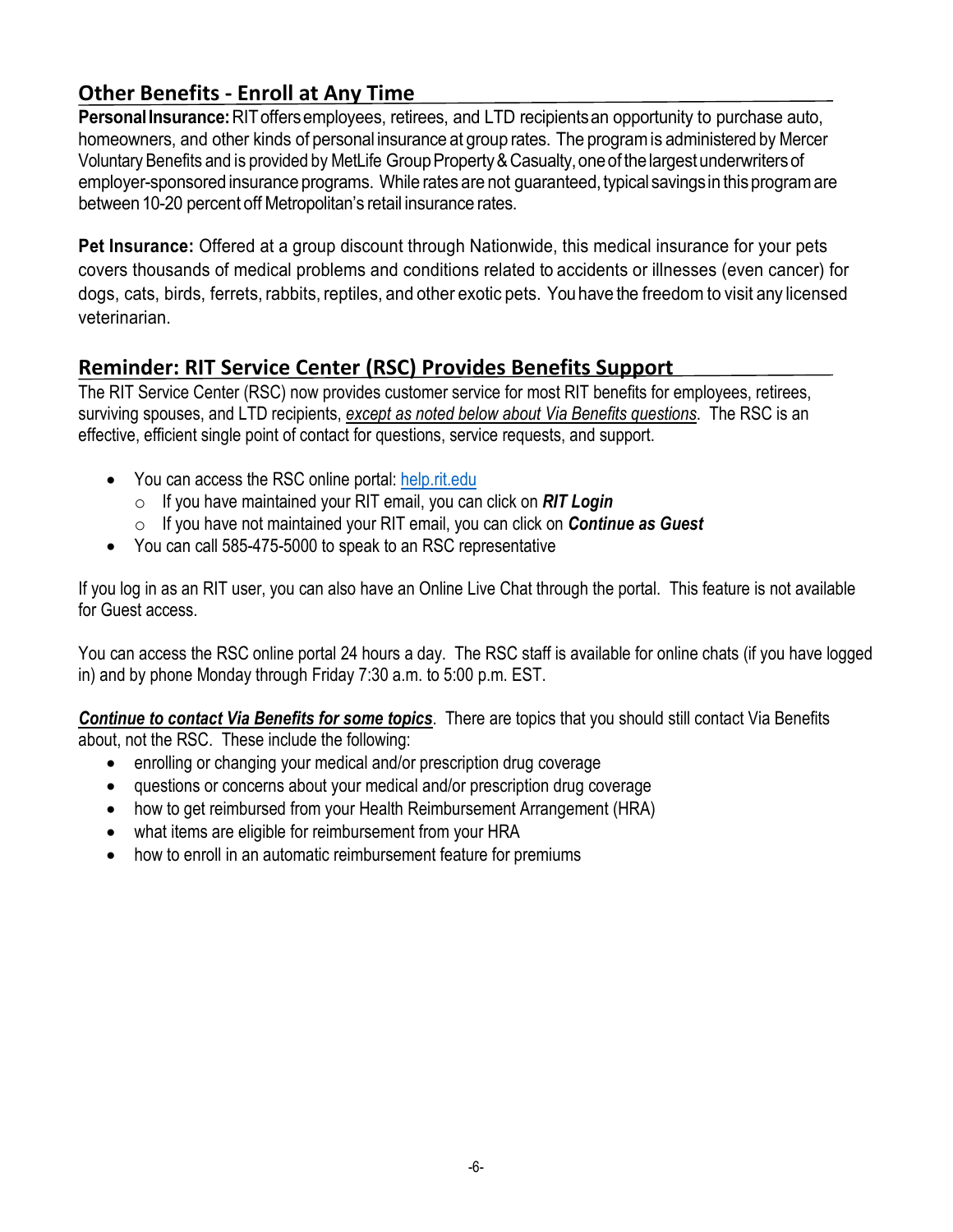#### **RIT Services and Discounts**

**Tuition Waiver:** You and your eligible family members continue to be eligible for Tuition Waiver (courses taken at RIT).

**Employee Assistance Program (EAP):** RIT's EAP provides a vast array of benefits to you and your eligible family members. Benefits include confidential counseling, financial information, and resources, legal support and resources, and much more. Refer to the summary on the benefits website for details.

**Access Privileges to RIT Facilities:** By using your RIT ID Card, you have access privileges to RIT facilities and services such as the Student Life Center and Wallace Library.

**RITEmail:**Youmaycontinuetohavean RITemailaccount. Fromthe first time your email account is activated, you will receive an annual email notice from ITS

confirming you want to continue your account. Follow the instructions to keep the account.

**Barnes&Noble@RIT:**ShowyourRIT ID Cardand get a 10% discount on most items. Please note that this applies to LTD recipients only, not spouses or surviving spouses.

**Digital Den**: Show your RIT Retiree ID card and receive discounted Apple Educational pricing on Apple computers and iPads. You can also purchase from their website at [http://digitalden.rit.edu.](http://digitalden.rit.edu/)

**RARES:** This not-for-profit organization provides over 400 discounts on local, regional, and national products and services. Enter code RARES4me to log in to their website.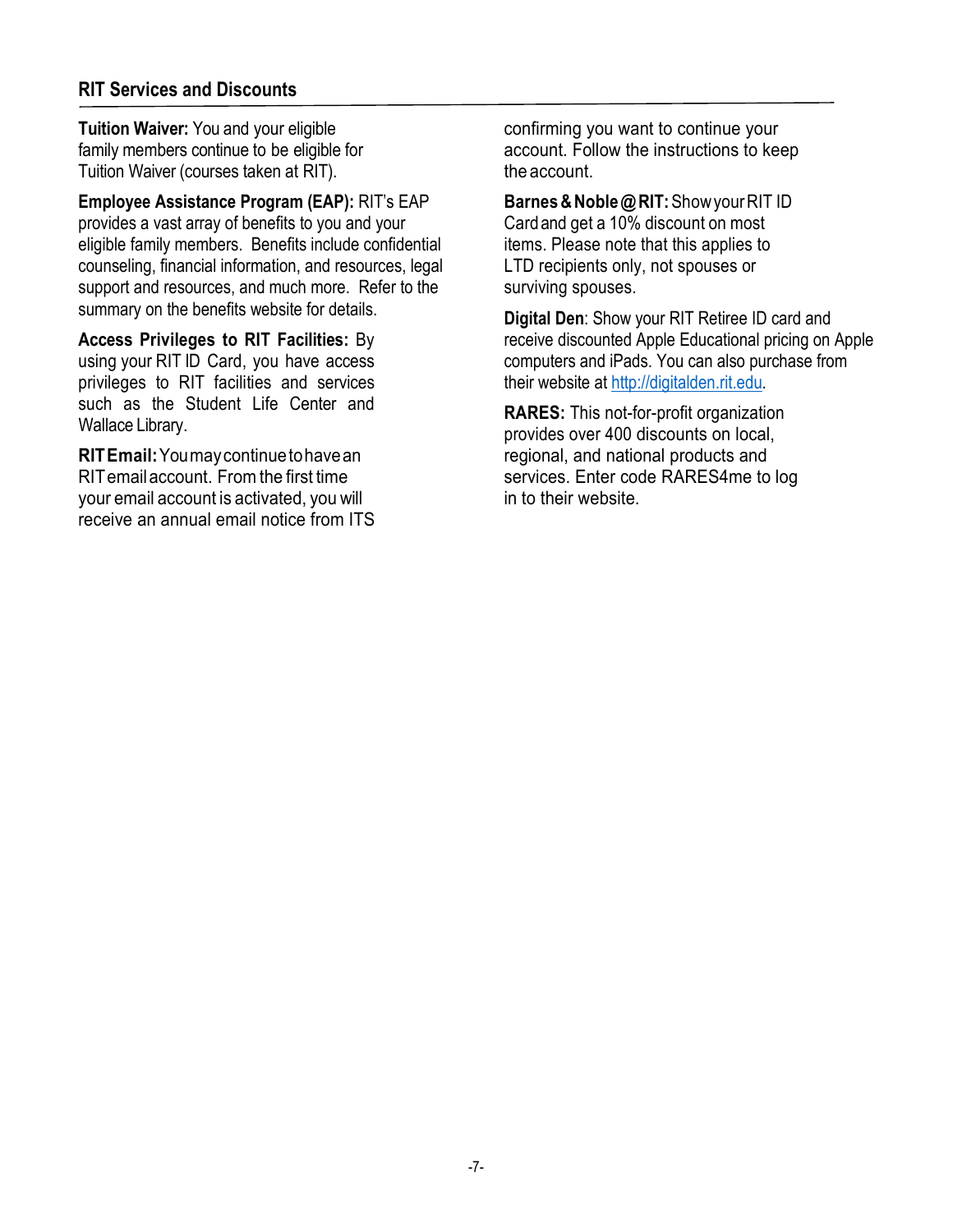# **Contribution Rates for Your RIT Benefits**

Below are the monthly contribution rates for RIT benefits that continue for Medicare LTD recipients and their family members. In most cases, the deductions are taken from your LTD check. If the deductions are too high, Lifetime Benefit Solutions (LBS) will bill you monthly.

| <b>PLAN</b>                                          | <b>LEVEL OF COVERAGE</b>                                       | <b>MONTHLY</b><br><b>CONTRIBUTION</b> |
|------------------------------------------------------|----------------------------------------------------------------|---------------------------------------|
| <b>Dental Plan-Standard</b>                          | $\bullet$ Individual<br>$\bullet$ 2 Person<br>$\bullet$ Family | \$10.21<br>\$23.88<br>\$36.35         |
| <b>Dental Plan-Enhanced</b>                          | $\bullet$ Individual<br>$\bullet$ 2 Person<br>$\bullet$ Family | \$18.97<br>\$45.72<br>\$70.06         |
| <b>Vision Care Plan</b>                              | $\bullet$ Individual<br>$\bullet$ 2 Person<br>$\bullet$ Family | \$9.64<br>\$19.26<br>\$31.01          |
| <b>Legal Services Plan</b>                           | • LTD Recipient and Family                                     | \$18.75                               |
| <b>Identity Theft Protection-UltraSecure</b>         | • One Adult<br>• Two Adults                                    | \$9.95<br>\$19.90                     |
| <b>Identity Theft Protection-UltraSecure+ Credit</b> | • One Adult<br>• Two Adults                                    | \$16.95<br>\$33.90                    |